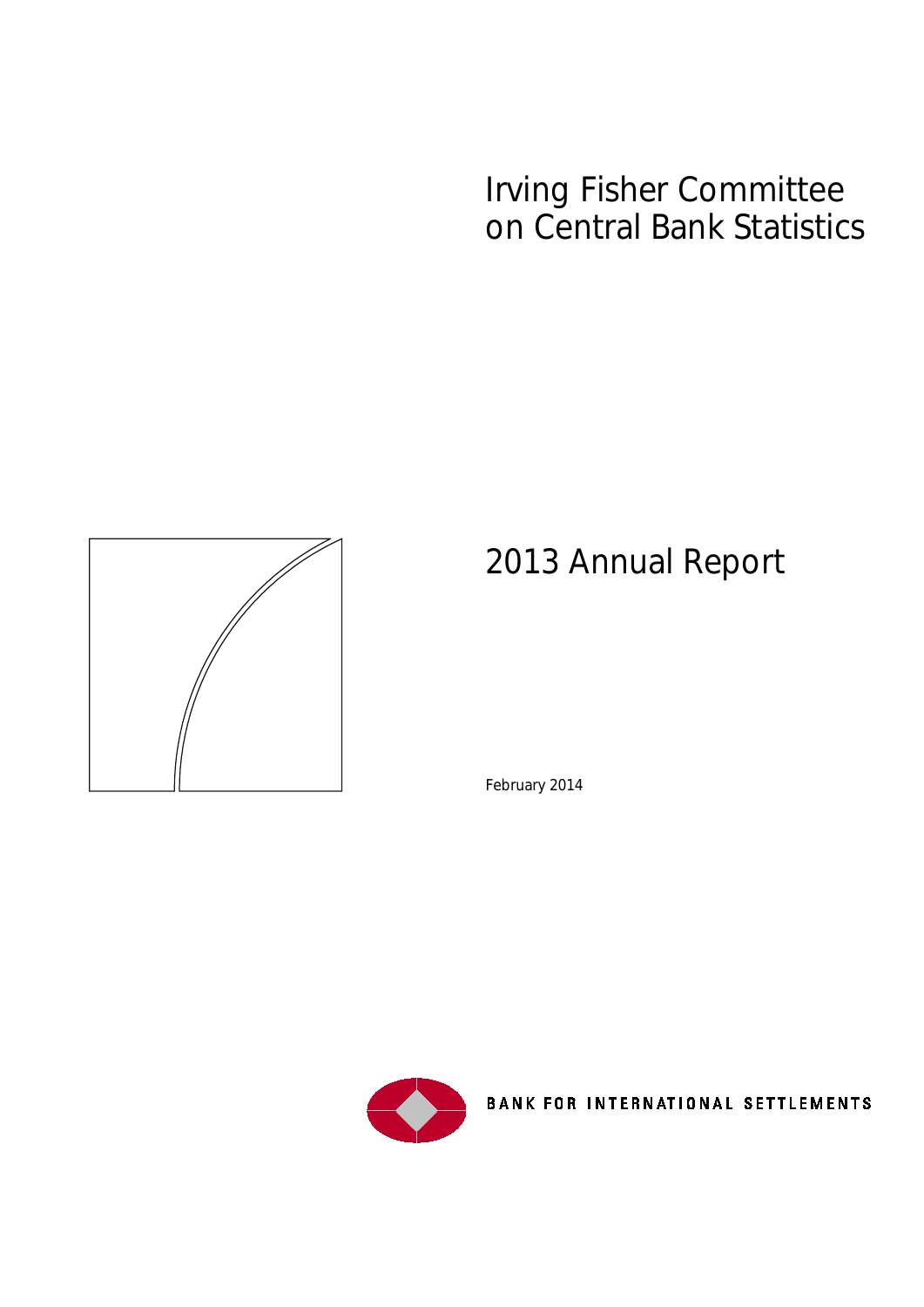The views expressed in this Annual Report do not necessarily reflect the views of individual IFC member institutions or the Bank for International Settlements.

This publication is available on the BIS website [\(www.bis.org\)](http://www.bis.org/).

*© Bank for International Settlements 2014. All rights reserved. Brief excerpts may be reproduced or translated provided the source is stated.*

ISBN 92-9197-984-8 (online)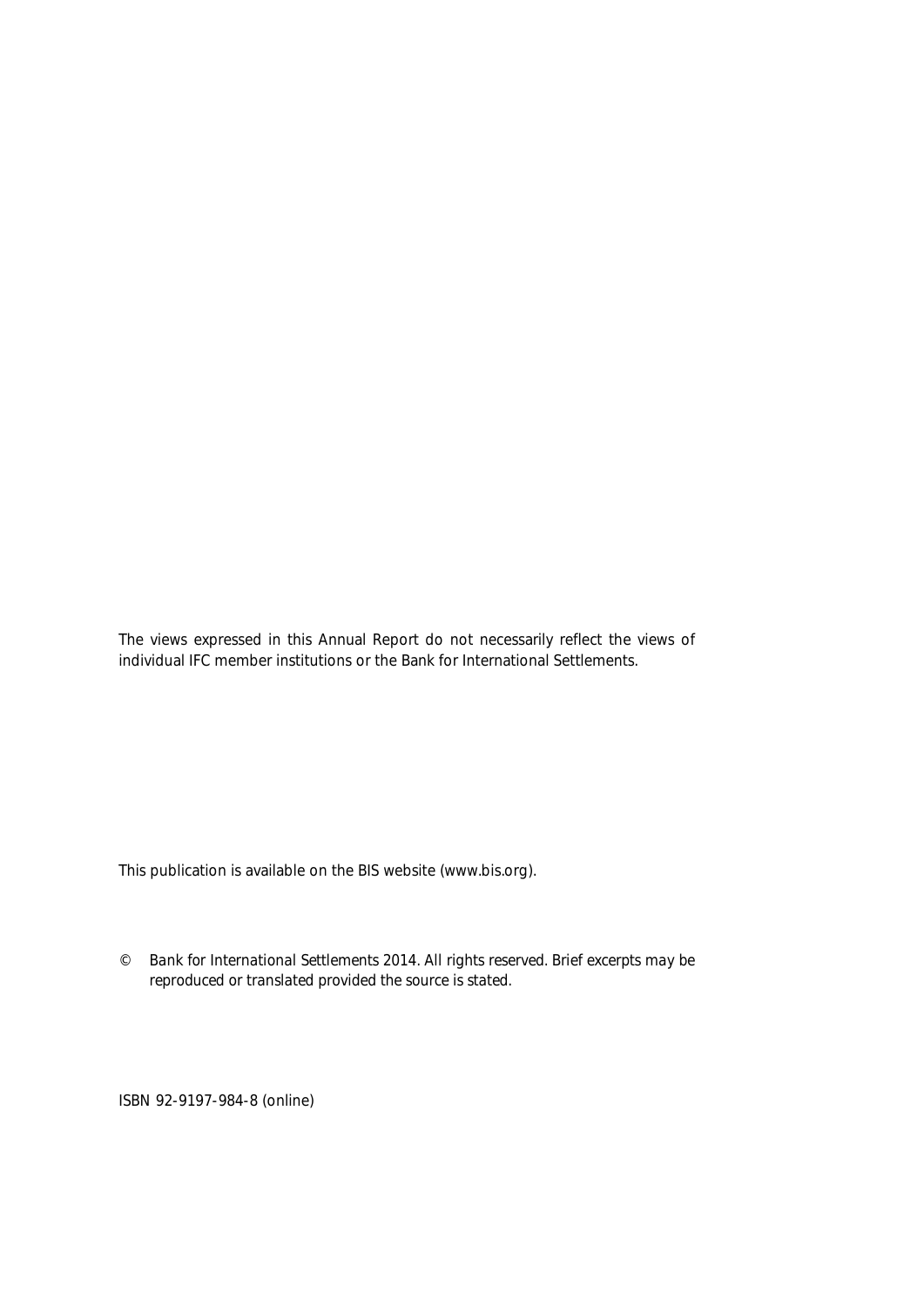### **Contents**

| 2013 Annual Report of the Irving Fisher Committee on Central Bank Statistics 1                             |  |
|------------------------------------------------------------------------------------------------------------|--|
|                                                                                                            |  |
|                                                                                                            |  |
|                                                                                                            |  |
|                                                                                                            |  |
| Shenzhen Seminar on Measuring Structural Change in the Financial System                                    |  |
|                                                                                                            |  |
|                                                                                                            |  |
|                                                                                                            |  |
|                                                                                                            |  |
|                                                                                                            |  |
| Annex 2: Paris Statement- Workshop on Balance of Payments Statistics 8                                     |  |
| Annex 3: Key points of the Porto Workshop on Integrated Management of                                      |  |
| Annex 4: Summaries of the sessions organised by the IFC at the 59th World                                  |  |
| Methodological and compilation review on bank interest rate statistics                                     |  |
| Measuring real effective exchange rates<br>(Gülbin Şahinbeyoğlu, Central Bank of the Republic of Turkey)11 |  |
| The use of microeconomic data in compiling macroeconomic statistics                                        |  |
| Measuring domestic and international inflation                                                             |  |
| Reviewing measures of external debt                                                                        |  |
| Improving measures of capital flows including speculative flows                                            |  |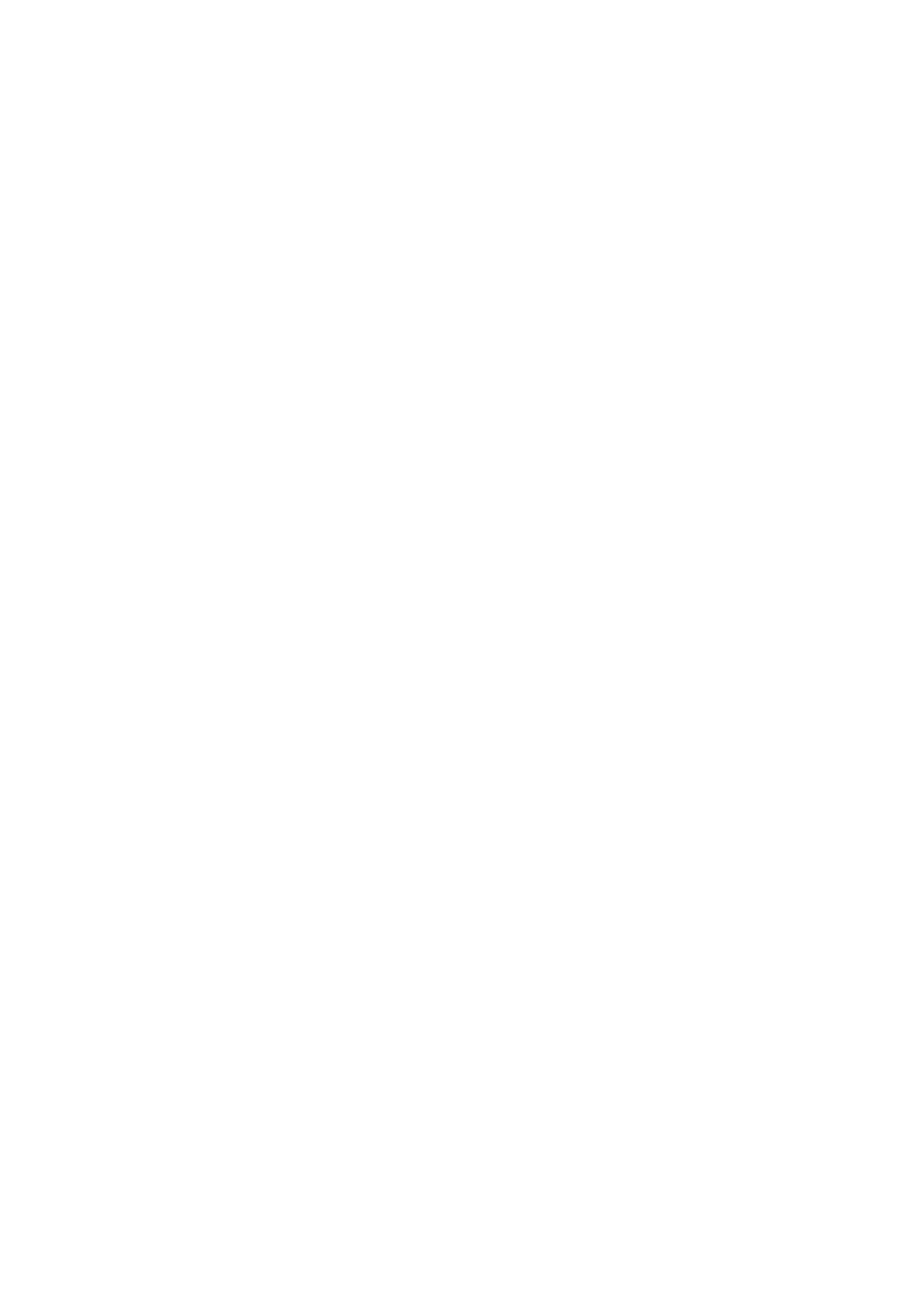## 2013 Annual Report of the Irving Fisher Committee on Central Bank Statistics

This is the second public Annual Report of the Irving Fisher Committee on Central Bank Statistics (IFC). It provides a brief update on the IFC's governance, reviews the Committee's activities over the past year and presents its planned future activities.<sup>[1](#page-4-0)</sup> The report highlights the continued high-level support for the Committee's work from all regions in the world as well as the range of important statistical policy issues it is addressing. Of particular importance is the Committee's analysis of data sharing practices between central bank statistical departments and bank supervisory authorities.

### Governance and organisation

The IFC is a global network of central bank economists, statisticians and policymakers that discusses statistical issues of interest to central banks. The Central Bank of Morocco joined the Committee last year, bringing total institutional membership to 82, including almost all BIS shareholding central banks.

The Committee held its annual meeting on 25 August 2013 in Hong Kong under the chairmanship of Mr Muhammad Ibrahim, Deputy Governor of the Central Bank of Malaysia. It reviewed activities over the past year and discussed the future work proposed by the Executive. It also elected Mr Eugeniusz Gatnar of the National Bank of Poland and Mr Olorunsola Emmanuel Olowofeso of the Central Bank of Nigeria as new members of the Executive. The Committee took note that the threeyear term of Ms Jianhong Ruan of the People's Bank of China had come to an end. It thanked her for the excellent contributions she and her colleagues had made to the work of the Executive and the activities of the Committee more generally.

To ensure continuity, the Committee extended the term of Ms Katherine Hennings of the Central Bank of Brazil until 2015 and appointed her as Vice Chairperson. Mr Aurel Schubert of the ECB was appointed as the second Vice Chairperson. The updated list of Executive members and their terms of office is attached as Annex 1. There continues to be a proper representation of all regions on the Executive.

Finally, the Committee endorsed the Memorandum of Understanding (MOU) on the IFC's affiliation with the International Statistical Institute (ISI), a well-known and respected international scientific organisation. The ISI promotes the understanding, development and good practice of statistics worldwide as well as the collaboration among its member organisations, statistical societies and other national and international statistical organisations. The MOU explains the purpose of the affiliation, its governance and the rights and obligations of both the ISI and

<span id="page-4-0"></span><sup>1</sup> The report was prepared by Mr Paul Van den Bergh (paul.van-den-bergh@bis.org) with the active contribution of the members of the IFC Executive. Any questions or comments that central banks may have on this report should be addressed to him.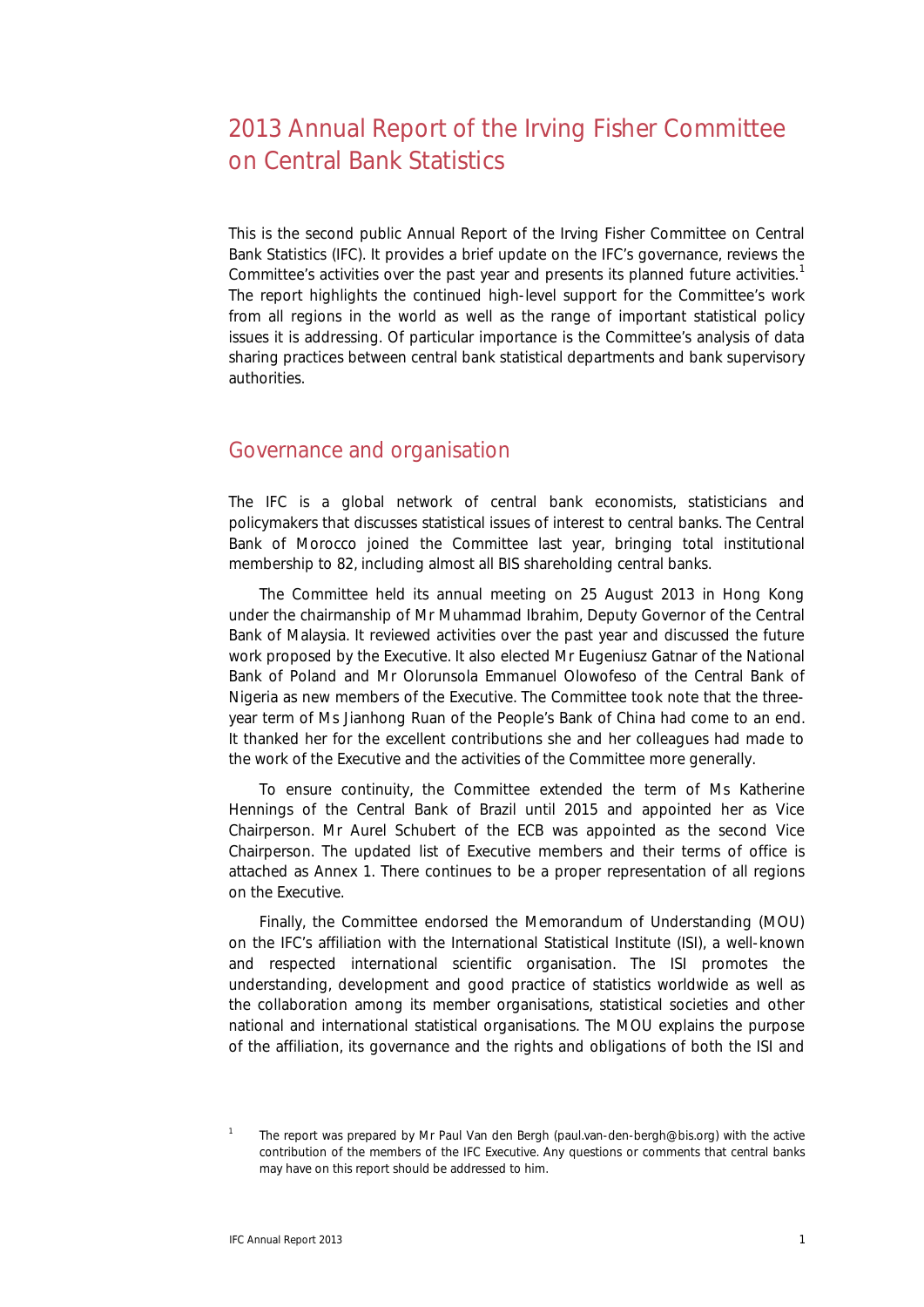the IFC. The MOU was signed on 26 August 2013 by the President of the ISI and the IFC Chairman. The IFC Chairman will initially serve as the official liaison with the ISI.

### IFC activities over the last year

The IFC organised a number of activities over the past year.<sup>[2](#page-5-0)</sup> Individual members of the IFC Executive contributed to their organisation, with the support of the IFC Secretariat provided by the BIS. The Committee continued to be able to rely on contributions from its member central banks as well as from international organisations in terms of resource persons, logistical support for meetings outside Basel and the payment of travel costs of staff participating in these events.

#### Workshop on Balance of Payments Issues

On 28 February and 1 March 2013, the Bank of France hosted an IFC-sponsored workshop in Paris to discuss the renewed importance of balance of payments (BOP) statistics in the context of the financial crisis and its resolution. Also discussed were the challenges ahead with the implementation of revised international statistical standards for BOP. It was attended by around 100 statisticians from over 46 different countries, representing all the regions of the world as well as international organisations. Bank of France First Deputy Governor Anne Le Lorier made a keynote address, in which she stressed the strong analytical power of BOP statistics. This derives from the way in which such statistics combine, in a consistent framework, the real and financial external transactions of the economy, thereby highlighting economic and financial imbalances (even in cases where the economy is part of an economic and monetary union).

The workshop covered a number of topics, including direct investment flows and incomes; asymmetries in mirror data and errors and omissions; BOP statistics as indicators of external imbalances and/or international competitiveness; BOP and recent developments in the financial system; early estimates of BOP and specific practical issues of BOP compilation and uses.

A Paris statement (attached as Annex 2) was issued after the meeting by the IFC Executive, which met in parallel with the workshop. This highlighted a number of insights from the workshop. First, being a key macroeconomic dataset, BOP statistics deserve closer attention in that they inform policymakers and the general public about the relevant country's current economic situation and possible future problems. Second, the education of the users of BOP data should be enhanced. The presentation of BOP statistics, including their semantics, should be adapted to diverse user needs to ensure that data are understood correctly. Third, growing

<span id="page-5-0"></span>In exploring topics, the Committee aims to strike a balance between (i) those that are of interest to Governors and senior officials at central banks and that can be reported to meetings at the BIS; (ii) those at the frontier of research and analysis by users and compilers at central banks, which are covered at the Committee's flagship biennial conferences and the sessions the Committee organises at the biennial World Statistical Congress of the International Statistical Institute; and (iii) technical topics that are discussed in workshops and seminars, including at the regional level, and that serve to promote the exchange of views, or training, on existing practices or statistical standards.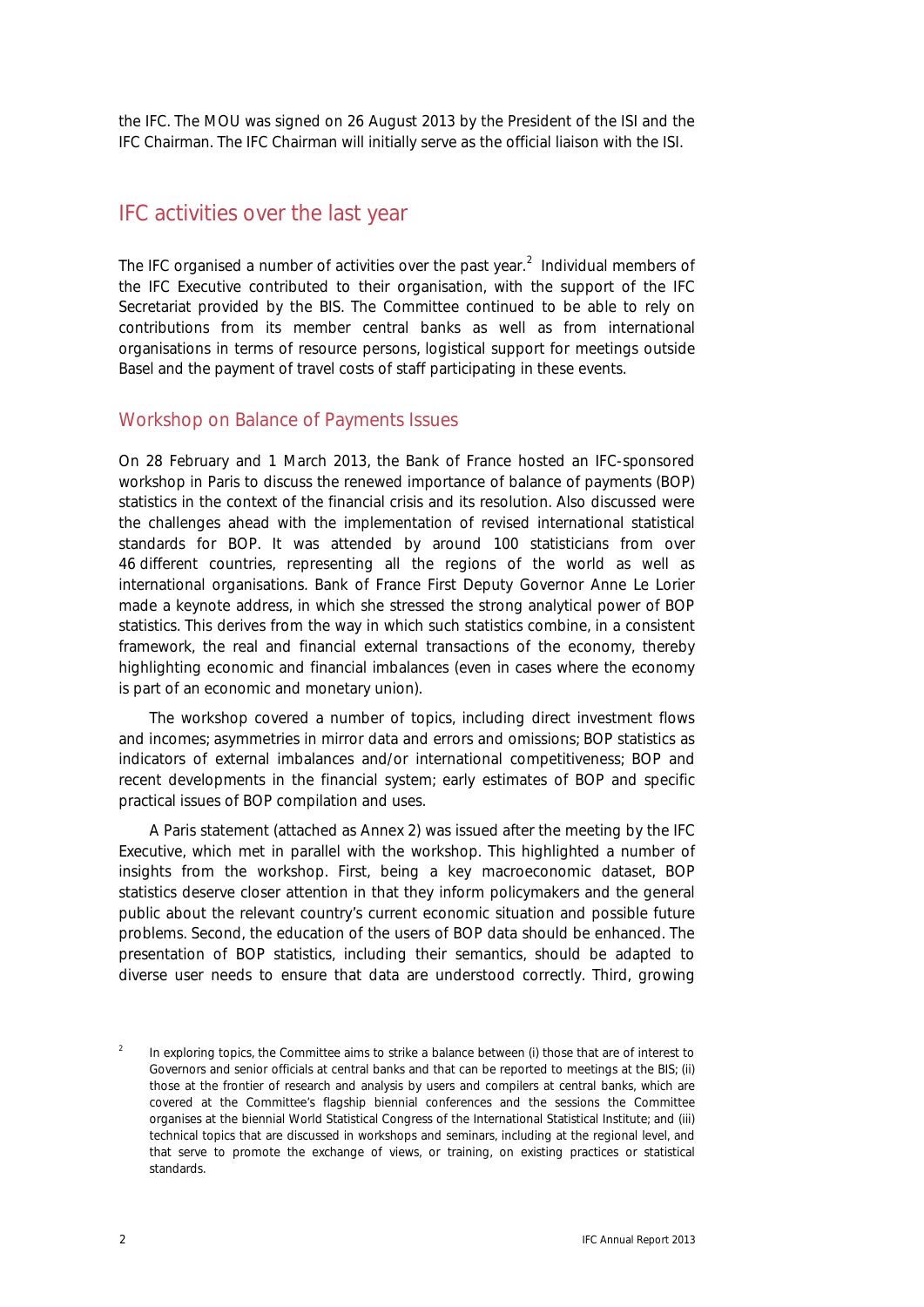errors and omissions undermine the quality and usability of BOP statistics. Further progress in improving the quality of these statistics could be achieved by enhancing data collections so as to keep them fit for capturing data from global chains of international trade as well as cross-border financial positions and transactions in complex and globalised financial markets. Finally, there would be clear benefits from establishing a global network of BOP compilers. This could significantly contribute towards improving the quality of data underlying the official BOP statistics.

#### Porto Workshop on Integrated Management of Micro-databases

The IFC and the ECB co-sponsored a workshop organised by Bank of Portugal on 20 and 21 June 2013 on Integrated Management of Micro-databases. It was attended by 142 officials from 44 central banks from all regions. A total of 42 papers were presented. The meeting was addressed by Mr Carlos da Silva Costa, Governor of the Bank of Portugal who noted that IT provides new capabilities for drawing on the variety of micro-databases that central banks have at their disposal. Also, macroprudential supervision requires that policymakers look further than the aggregate level and try to understand the behaviour of different groups of financial and non-financial corporations as well as that of individuals.

The workshop was chaired by Mr João Cadete de Matos of the Bank of Portugal, Mr Aurel Schubert of the ECB, and Mr Paul Van den Bergh of the IFC Secretariat at the BIS. Together they issued a document highlighting the key conclusions of the workshop (see Annex 3). One was the recognition that central banks generate and have access to huge amounts of microdata. This includes raw data underlying statistical data collections; administrative data sets such as securityby-security databases, credit registers, central balance sheet registers, payment and settlement systems, trade repositories; and third-party data sources (institutional and commercial). Finally, there are "big data" from the internet.

Another conclusion is that IT solutions are now becoming available that may facilitate the processing of huge quantities of data not only from the same source but also from separate sources. So-called business intelligence (BI) tools can be used to integrate micro-databases. Such tools are not always new but are becoming increasingly important for statistical IT applications. However, BI tools are not by themselves the solution to better manage and integrate micro-databases. Equally important are the appropriate governance of statistical functions in the central bank; improving the skill mix of data managers (eg registration of data, data validation); good cooperation between economists, statisticians and IT experts; and appropriate solutions to legal, confidentiality and privacy constraints to facilitate access by users.

A final conclusion is that, maximising the benefits while reducing the costs of using microdata will take time and should be carried out stepwise. New opportunities will be discovered when integrating micro-databases, including meeting demands from policymakers and data analysts that were previously difficult to accommodate.

### Shenzhen Seminar on Measuring Structural Change in the Financial System after the Crisis

The People's Bank of China hosted an IFC seminar on 23 August 2013 on "Measuring Structural Change in the Financial System after the Crisis". This meeting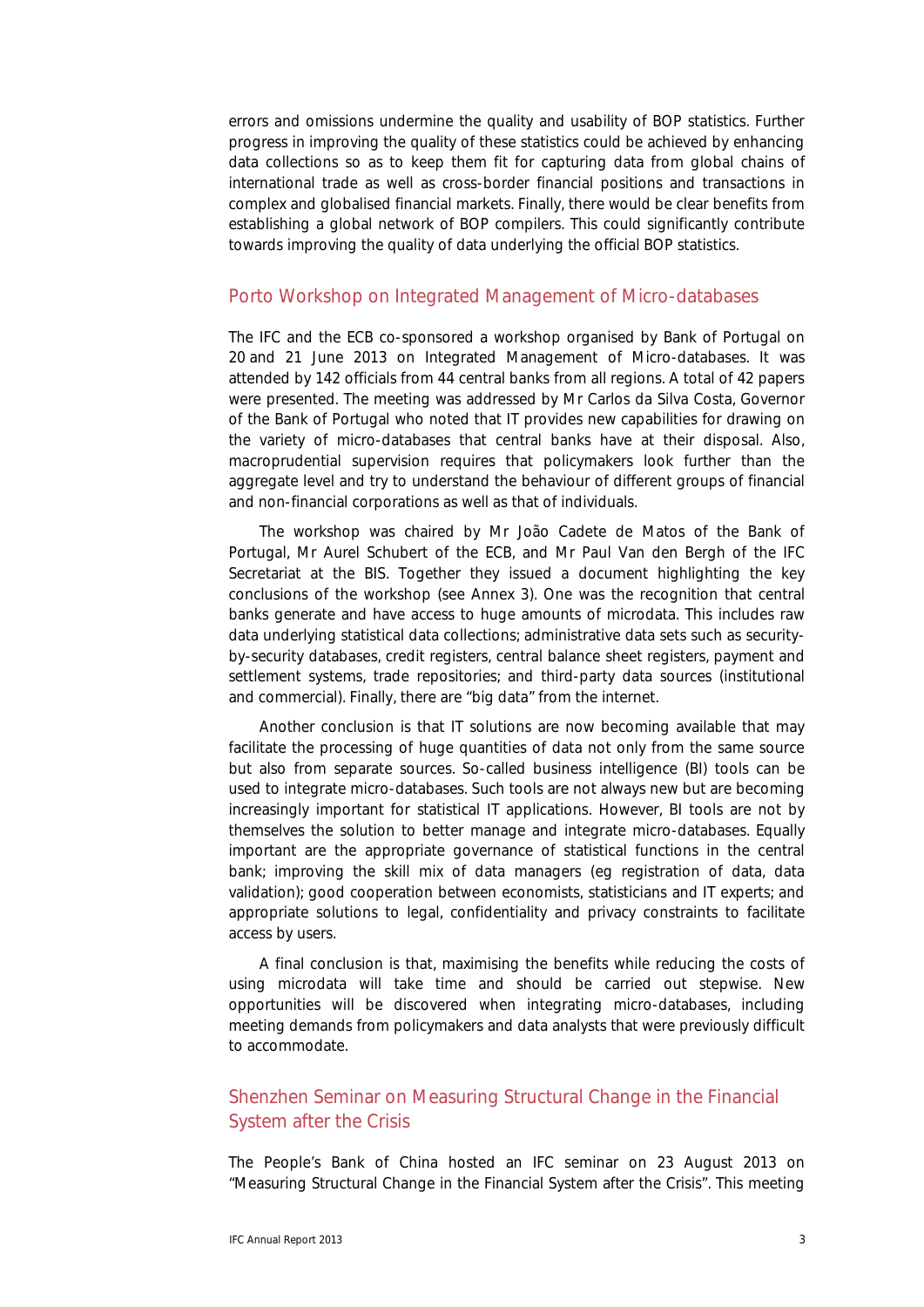was attended by 130 experts from 34 countries, of whom around 80 were from different organisations in China. Keynote speeches were made by Mr Andrew Sheng, President of Fung Global Institute, and Mr Sheng Songcheng, Director General of the People's Bank of China's Statistics and Analysis Department. One session focused on the monitoring of cross-border banking, for which the BIS International Banking Statistics were seen to be the major source. Other sessions principally dealt with data needs to monitor the shadow banking system. Apparent in this area are various data gaps that the Financial Stability Board is aiming to close at the international level.

There were a number of messages from the seminar. First, it is possible to build on existing statistics and frameworks (eg money and banking, financial accounts, BOP/IIP) to collect additional information in the future. At the same time, some new thinking is needed, including on the formulation of the policy issues that any new data need to help address. Second, the reporting burden related to the collection of an increasingly large and complex set of data needs to be kept in mind. In setting priorities for data collections, it would be good to understand the "theory" behind them and the specific user requirements. Third, new technologies and approaches need to be explored to make data collection more efficient, including IT solutions and data standardisation. Regarding the latter, one major challenge is to integrate the concepts and definitions used by statisticians, supervisors and accountants. Finally, most of the focus of international efforts to collect new or better data is on quantities (eg balance sheets, transactions). But there is also a need to look at better information on, for instance, prices, credit conditions and risk aversion/appetite as well as on qualitative data (eg from surveys).

#### Sessions at the 59th World Statistics Congress of the ISI

On 26–27 August 2013, the Committee organised six sessions at the ISI's 59th biennial World Statistics Congress held in Hong Kong. These covered statistics related to bank interest rates, real effective exchange rates, inflation measures, external debt and capital flows. There was also a session on the use of micro data for compiling macro statistics that followed up on some of the themes explored at the earlier IFC workshop on the same topic (see above). Short summaries of the sessions are attached as Annex 4. Committee members participating in the ISI Congress also benefited from, and contributed to, other sessions organised at the Congress. The ISI General Assembly was held in parallel with the Congress. The IFC's affiliation with the ISI was mentioned and welcome at this meeting (a short message was also included in the event's daily newsletter).

#### 2013 Survey of IFC membership

This year's IFC membership survey was short and focused on getting feedback from members on IFC activities and on collecting suggestions for future work.

General satisfaction with the IFC governance and activities remains high. All Committee members feel that the IFC activities are relevant for their institution and more than 60% intend to participate in future planned work. There is much satisfaction with the transparency of the Executive's decision-making. The satisfaction with the Secretariat's support also remains high.

With respect to topics for discussion, there remains considerable interest in some issues mentioned in last year's membership survey, including public debt,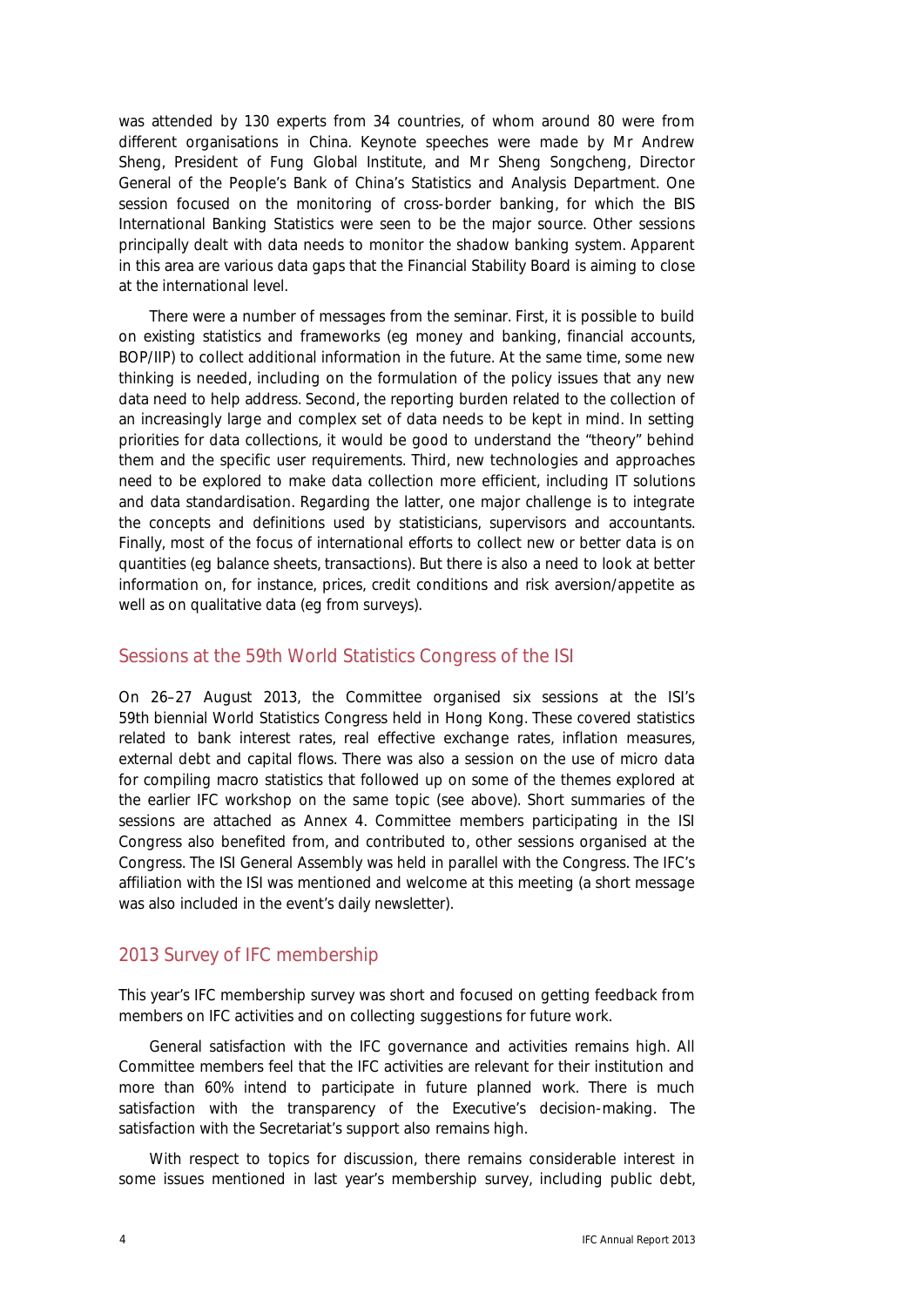property prices, macroprudential data, composite indicators, and internet-based data ("big data"). The management of central bank statistical activities as well as the communication and dissemination of statistics also continues to be of interest. In addition, a number of other suggestions were made, such as external sector statistics, sectoral account data, securities and derivative statistics as well as various measures of expectations. Selected topics will be addressed at future IFC events (see below).

#### Task Force on Data Sharing

The Committee set up a Task Force to analyse data sharing between statistical organisations at the national and international level, a topic on which there is broad interest in all regions of the world.

The Task Force held two meetings (May and November) to share insights on various ways that have been, or are being, pursued to share data with the statistical departments of central banks. It focused initially on the sharing of data on bank activities, in particular balance sheets, between supervisory authorities and central bank statistical departments (and, through them, other departments at the central bank).

Users of central bank statistical departments are increasingly interested in different types of data on bank balance sheets and on activities other than those for which data are available from the traditional money and banking statistics that such departments collect. In particular, the requirements of users working on the analysis and policy formulation for macroprudential issues are different from those supporting monetary or macroeconomic policy. These requirements include measures of credit, market and operational risk, as well as indicators for solvency and liquidity. These measures need to be available not only at an aggregated level but also at the micro level for individual institutions, or even individual transactions, in order to track correlations and concentrations. Such information is typically available to supervisory authorities, which may or may not be part of the central bank.

In many countries, supervisors are increasingly interested in data that central bank statistical departments may have available. These include loan-to-loan data from credit registers, security-by-security data on holdings and issues of securities, as well as various commercial and administrative micro databases. In some countries, supervisors may receive information from other departments of the central banks such as the credit and market departments (covering monetary and refinancing operations, for instance, and data on reserve requirements and holdings).

The Task Force has spelled out the benefits of data-sharing between bank supervisors and central bank (statistical) departments. One is that policy decisions could be based on more consistent and comprehensive information. Another is that it would support better analysis as data would not be kept in silos. In addition, the Task Force has identified various factors that may inhibit data sharing. The obvious ones are legal and confidentiality constraints, which may not be as tight as is readily assumed in some countries but may pose serious challenges in others. Additional factors include organisational and cultural aspects as well as methodological differences between the different datasets.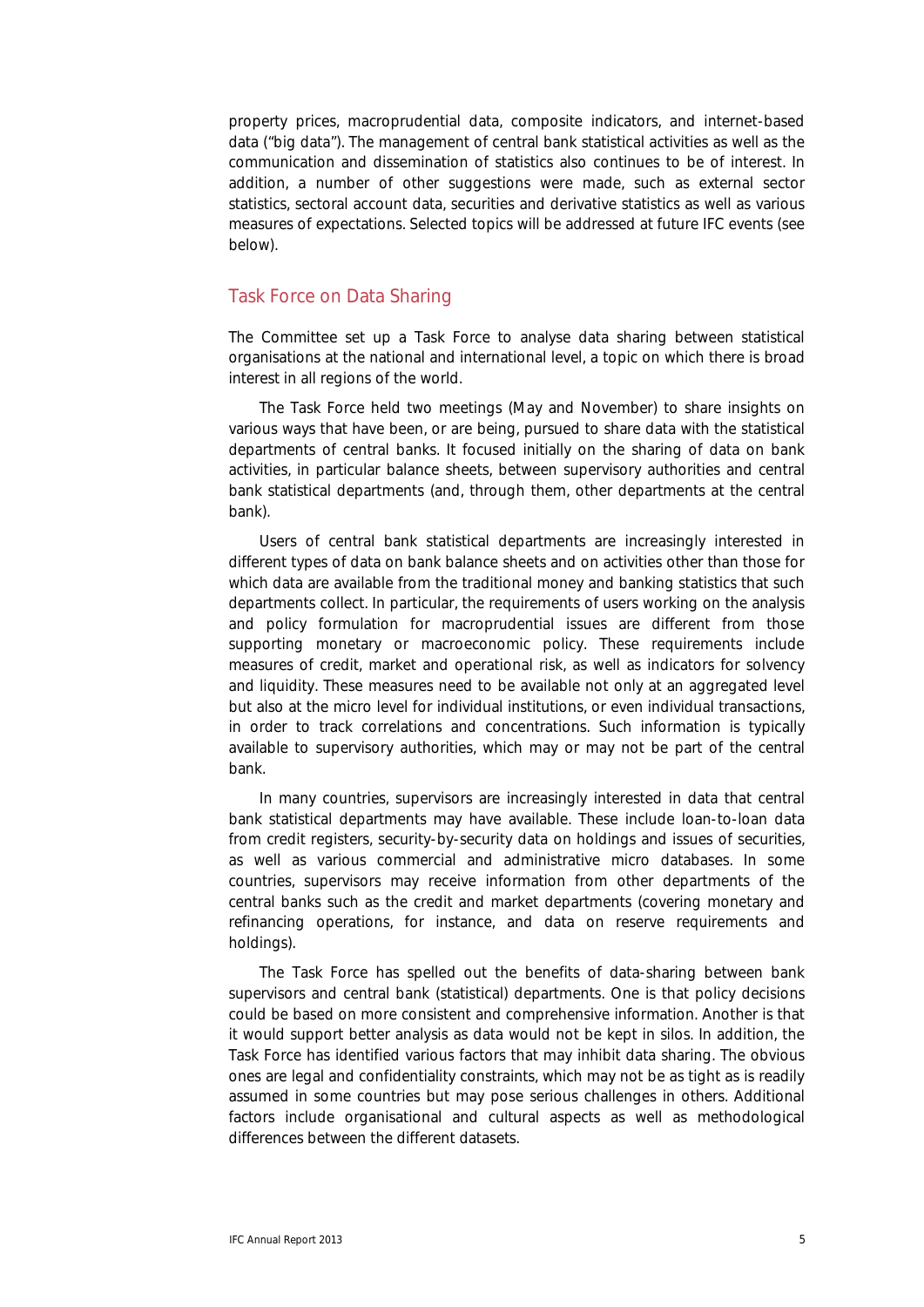The Task Force has made an inventory of different approaches that have been, or are being, taken to promote data sharing. These differ significantly from country to country. The Task Force is now in the process of identifying a number of good practices with respect to data sharing. These are likely to include:

- setting preconditions for data sharing, for instance by ensuring an appropriate legal basis to support the sharing of data and high-level support for data sharing initiatives;
- formalising data sharing arrangements, including by creating interdepartmental or inter-agency groups and the signing of Memoranda of Understanding or Service Level Agreements; and
- implementing an integrated data platform, such as operating a shared database and introducing state-of-the art access controls.

The final report by the Task Force should be available by end-2014.

### Looking ahead

Apart from the continuation of the work on data-sharing mentioned above, the following activities are being planned by the IFC:

- The organisation of the 2014 biennial conference in early September;
- The organisation of regional workshops on Developing and Improving Sectoral Financial Accounts in Turkey (for central banks of the Black Sea Group and others), Malaysia (in cooperation with SEACEN), Brazil (in cooperation with CEMLA) and Algeria (for central banks of the French-speaking African countries).
- Contribution to the Asia ISI Regional Statistics Conference, scheduled to be held in Malaysia in November 2014, at which the IFC would focus on statistical areas related to finance and economics.
- The organisation of a number of sessions at the 60th ISI World Statistics Congress to be organised in Rio de Janeiro in July 2015 as well as a separate IFC seminar in cooperation with the Central Bank of Brazil on that occasion (Vice Chairperson Ms Katherine Hennings will play a major coordinating role for these events).

A number of topics identified through the membership survey are under consideration for the events planned for next year.

More detailed information on past and forthcoming IFC activities can be found at [www.bis.org/ifc.](http://www.bis.org/ifc/index.htm)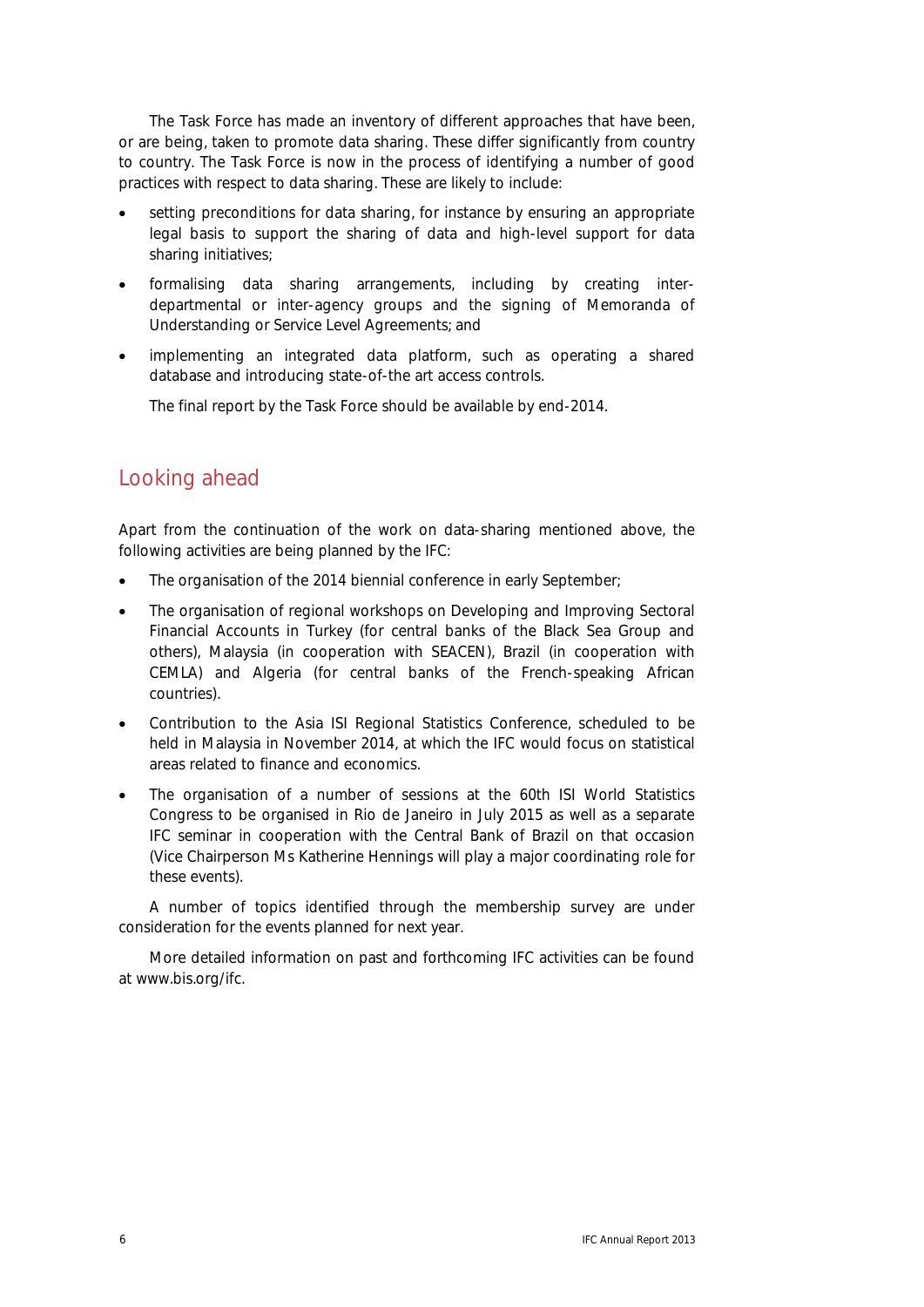# Annex 1 Members of the IFC Executive as of 14 January 2014

| <b>Executive member</b>                  | <b>Institution</b>                                  | <b>Term</b> |
|------------------------------------------|-----------------------------------------------------|-------------|
| 1. Mr Muhammad IBRAHIM<br>(Chair)        | Central Bank of Malaysia                            | $2011 - 14$ |
| 2. Ms Katherine HENNINGS<br>(Vice-Chair) | <b>Central Bank of Brazil</b>                       | 2010-15     |
| 3. Mr Aurel SCHUBERT<br>(Vice-Chair)     | European Central Bank                               | 2006-15     |
| 4. Mr Jacques FOURNIER                   | <b>Bank of France</b>                               | $2011 - 14$ |
| 5. Mr Eugeniusz GATNAR                   | National Bank of Poland                             | $2014 - 16$ |
| 6. Mr Masahiro HIGO                      | Bank of Japan                                       | $2013 - 15$ |
| 7. Mr JUNG Joon                          | Bank of Korea                                       | $2013 - 15$ |
| 8. Mr Pascual O'DOGHERTY                 | <b>Bank of Mexico</b>                               | $2011 - 14$ |
| 9. Mr Olorunsola Emmanuel OLOWOFESO      | Central Bank of Nigeria                             | $2014 - 16$ |
| 10. Ms Gülbin SAHINBEYOGLU               | Central Bank of the Republic of Turkey              | $2013 - 15$ |
| 11. Mr Charles THOMAS                    | Board of Governors of the Federal<br>Reserve System | 2009-15     |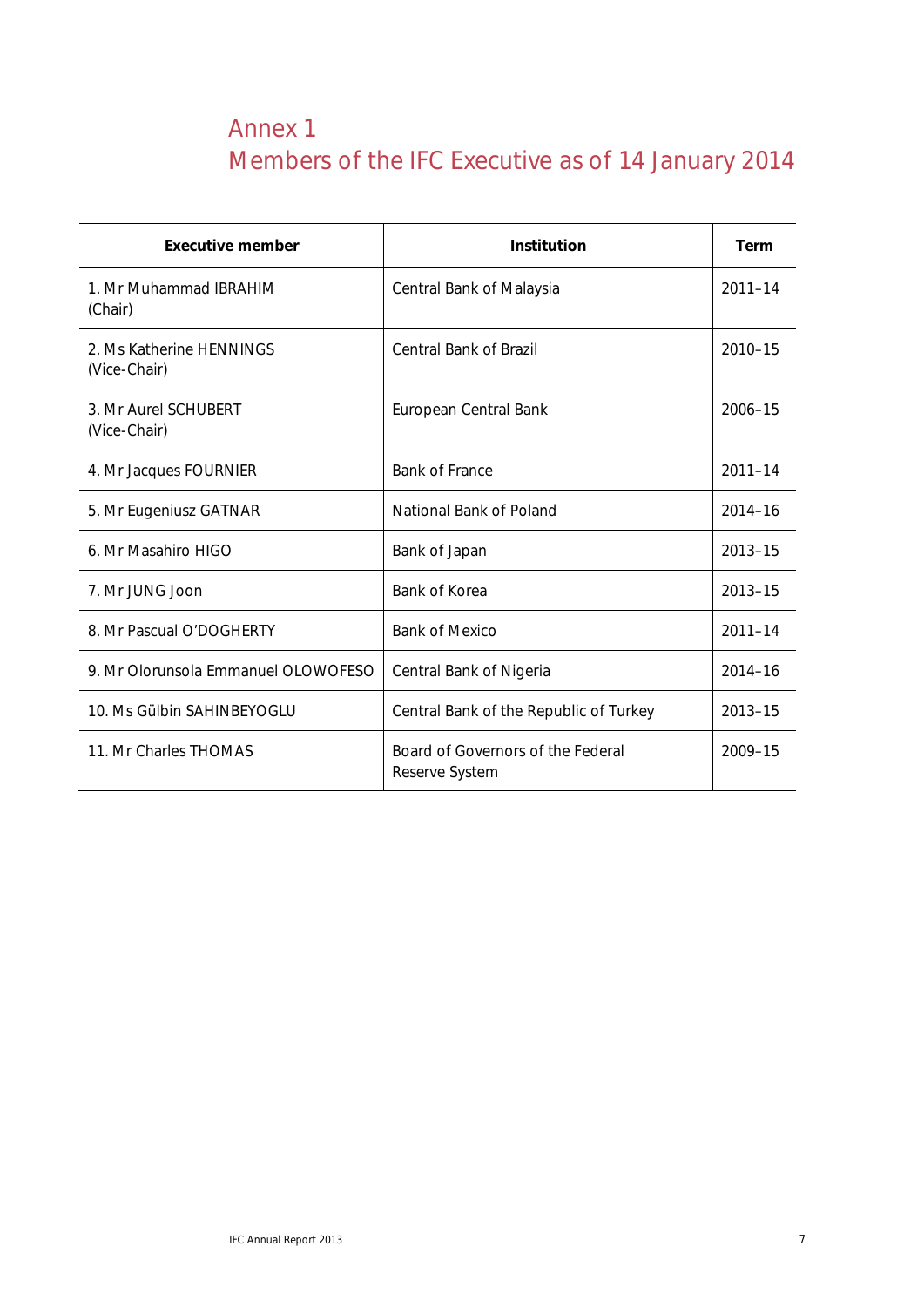# Annex 2 Paris Statement– Workshop on Balance of Payments **Statistics**

On 28 February and 1 March 2013, the Bank of France co-sponsored an international meeting in Paris to discuss the renewed importance of balance of payments (BOP) statistics in the context of the financial crisis and its resolution as well as the challenges ahead with the implementation of revised international statistical standards for BOP. The other sponsor was the Irving Fisher Committee on Central Bank Statistics (IFC), a forum of economists and statisticians which operates under the auspices of the Bank for International Settlements.

The meeting was introduced by Anne Le Lorier, Deputy Governor of the Bank of France and Muhammad Ibrahim, Deputy Governor of the Central Bank of Malaysia and Chairman of the IFC. It was attended by around 100 statisticians from over 46 different countries, representing all the regions of the world as well as international organisations. The programme of the meeting covered direct investment flows and incomes; asymmetries in mirror data and errors and omissions; BOP statistics as indicators of external imbalances and/or international competitiveness; BOP and recent developments in the financial system; and specific practical issues of BOP compilation and uses. A closing panel discussion focused on the way forward to enhance the quality of BOP data.

The meeting yielded the following main insights:

- 1. Being a key macro-economic dataset, BOP statistics should deserve closer attention from policy makers and the general public.
- 2. The education of the users of BOP data should be enhanced. The presentation of BOP statistics, including their semantics, should be adapted to diverse user needs in order to ensure that data are understood correctly.
- 3. The official release of updated international standards for external sector statistics, in particular the sixth edition of the IMF's Manual on Balance of Payments and International Investment Position (BPM6), is a much welcomed development.
- 4. Growing errors and omissions undermine the quality and usability of BOP statistics. Further progress in improving the quality of these statistics could be achieved by enhancing data collections so as to keep them fit for capturing data from global chains of international trade as well as cross-border financial positions and transactions in complex and globalised financial markets.
- 5. There would be clear benefits from establishing a global network of BOP compilers. This could significantly contribute towards improving the quality of data underlying the official BOP statistics.

The IFC will continue to work with the central banking community and other international organisations in enhancing the quality and the relevance of the balance of payments statistics.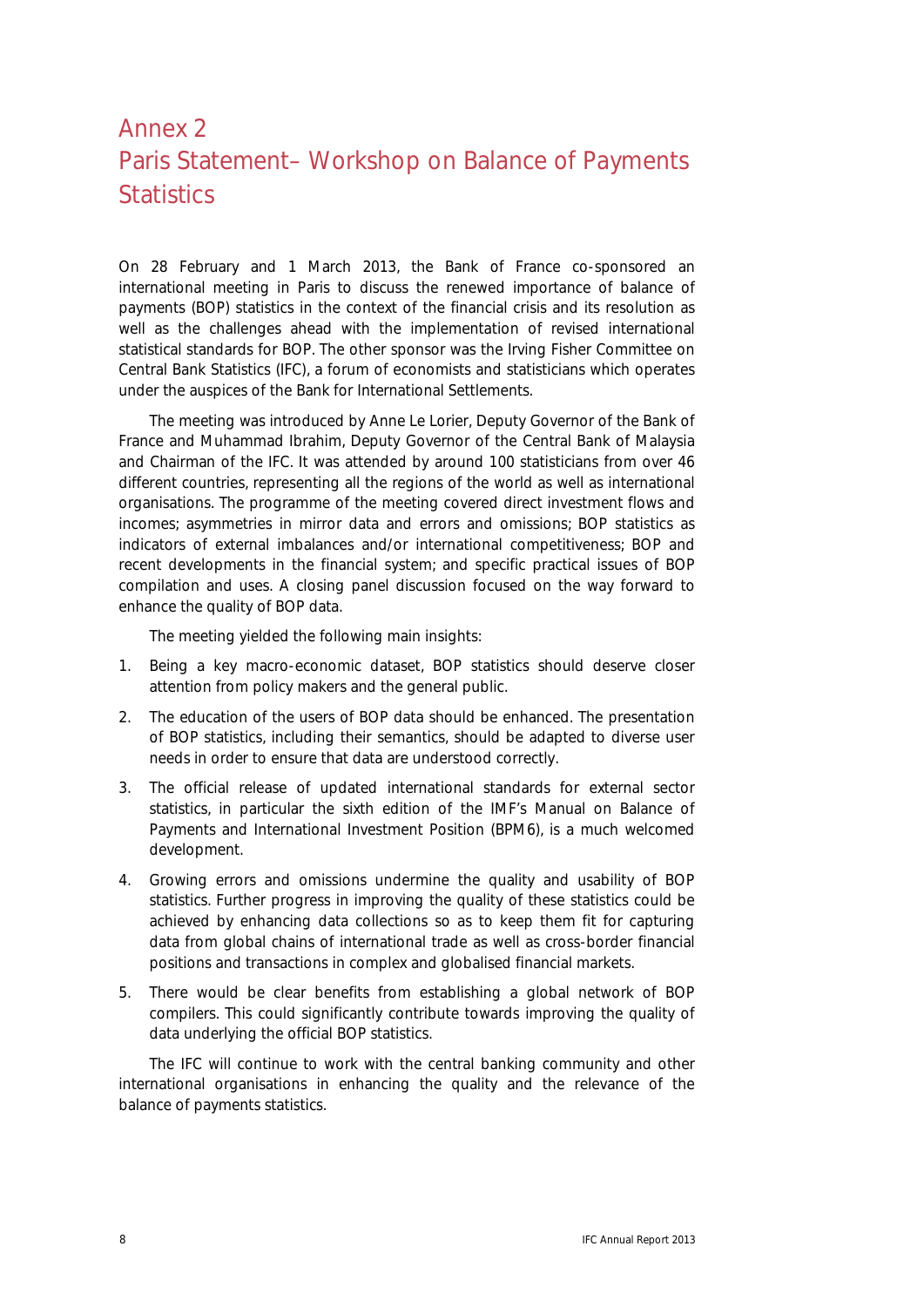# Annex 3 Key points of the Porto Workshop on Integrated Management of Micro-databases

On 20 and 21 June 2013, the Irving Fischer Committee on Central Bank Statistics (IFC) co-sponsored a Workshop on Integrated Management of Micro-databases with the Bank of Portugal and the ECB. The meeting was addressed by Mr Carlos da Silva Costa, Governor of the Bank of Portugal who noted that "... *as central bankers, our responsibilities in this area have now increased significantly, given the fact that IT systems are providing us with new capabilities to draw on the existing microdatabases and to put their data to good use. … If we want to do macro-supervision, if we want to understand the behaviour of companies and individuals, if we want to realise what is happening as regards financial reality, we need to know how diverse reality is and we need to look further than the aggregate level and try to see what is going on at the level of the different groups of individuals or firms and to look for the reasons that are behind this diversity*." Mr João Cadete de Matos, Director of the Bank of Portugal's Statistics Department chaired the workshop in cooperation with Aurel Schubert, Director General Statistics at the ECB, and Paul Van den Bergh, Head of the IFC Secretariat at the Bank for International Settlements. The workshop was attended by 142 officials from 44 central banks from all regions. A total of 42 papers were presented.

The workshop yielded the following insights:

- 1. Central banks generate and have access to huge amounts of microdata. This includes raw data underlying statistical data collections (based on censuses and surveys); administrative data sets such as security-by-security databases, credit registers, central balance sheet registers, payment and settlement systems, trade repositories; and third-party data sources (institutional and commercial). Finally there are "big data" from the internet.
- 2. Micro-databases have been around for quite a long time but central bank statisticians have been constrained in fully exploiting their potential. IT solutions are now becoming available that facilitate the processing of huge quantities of data not only from the same source but also from separate sources.
- 3. There are clear benefits in using microdata, such as
	- reducing the respondents' reporting burden;
	- enhancing data quality and quality control procedures;
	- increasing the efficiency of the statistical production process;
	- improving responsiveness to users' requirements, by expanding the range of available statistics and providing higher flexibility and agility, particularly in the context of macroeconomic analyses and risk-based financial stability and micro-supervisory analyses; and
	- providing an excellent tool for economic analysis and research.
- 4. There are also various constraints on the use of microdata, in particular those dealing with the problems of record-matching, data coherence, undercoverage, missing variables, reference data consistency over the various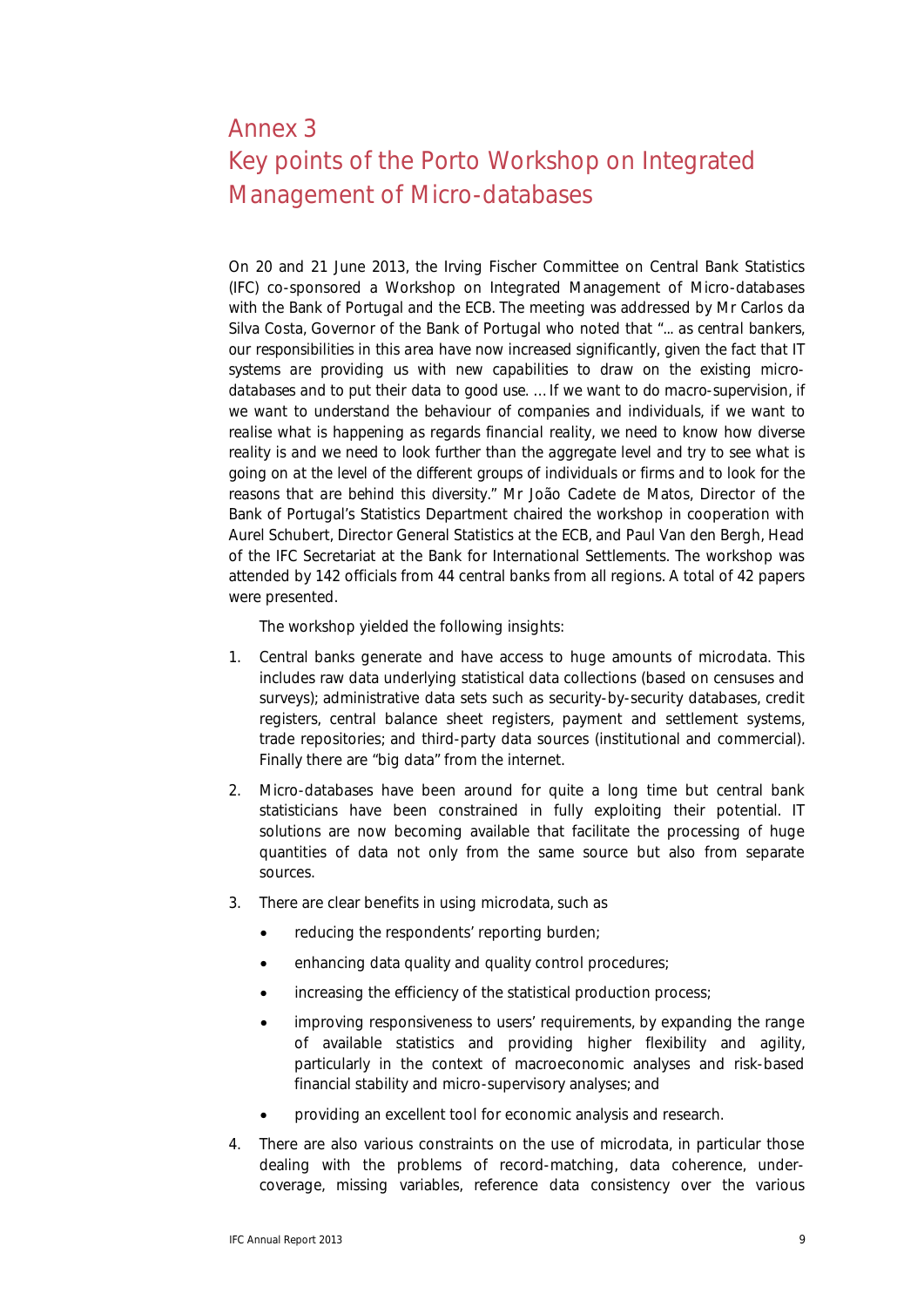domains, differences in concepts and statistical units and data updating equally reflected across domains.

- 5. Business intelligence tools can be used to integrate micro-databases. Such tools include data warehouses, registries, central repositories or dictionaries; building smart cubes; ETL tools; using aliases; anonymising data; digital signatures for accessing data. These are not new but are becoming increasingly important for statistical IT applications.
- 6. Business intelligence tools are not by themselves the solution to managing and integrating micro-databases. Equally important are:
	- Appropriate governance of statistical functions in the central bank;
	- Improving the skill mix of data managers (eg registration of data, data validation);
	- Good management of key common identifiers (eg business registers) and reference data (eg bank identification numbers);
	- Good cooperation between economists, statisticians and IT experts;
	- Appropriate solutions to legal, confidentiality and privacy constraints to facilitate access by users;
	- Use of data standards such as SDMX (statistics), XBRL (accounting), DDI (surveys); and
	- Education of users, including through online tools.
- 7. Maximising the benefits while reducing the costs of using microdata will take time and should be carried out stepwise. New opportunities will be discovered when integrating micro-databases, including meeting demands from policymakers and data analysts that were previously difficult to accommodate.

The papers of the workshop are available at<http://www.bis.org/ifc> and will be compiled into an IFC Bulletin. The findings of the workshop will be reported to the BIS Governors as part of the yearly IFC Annual Report.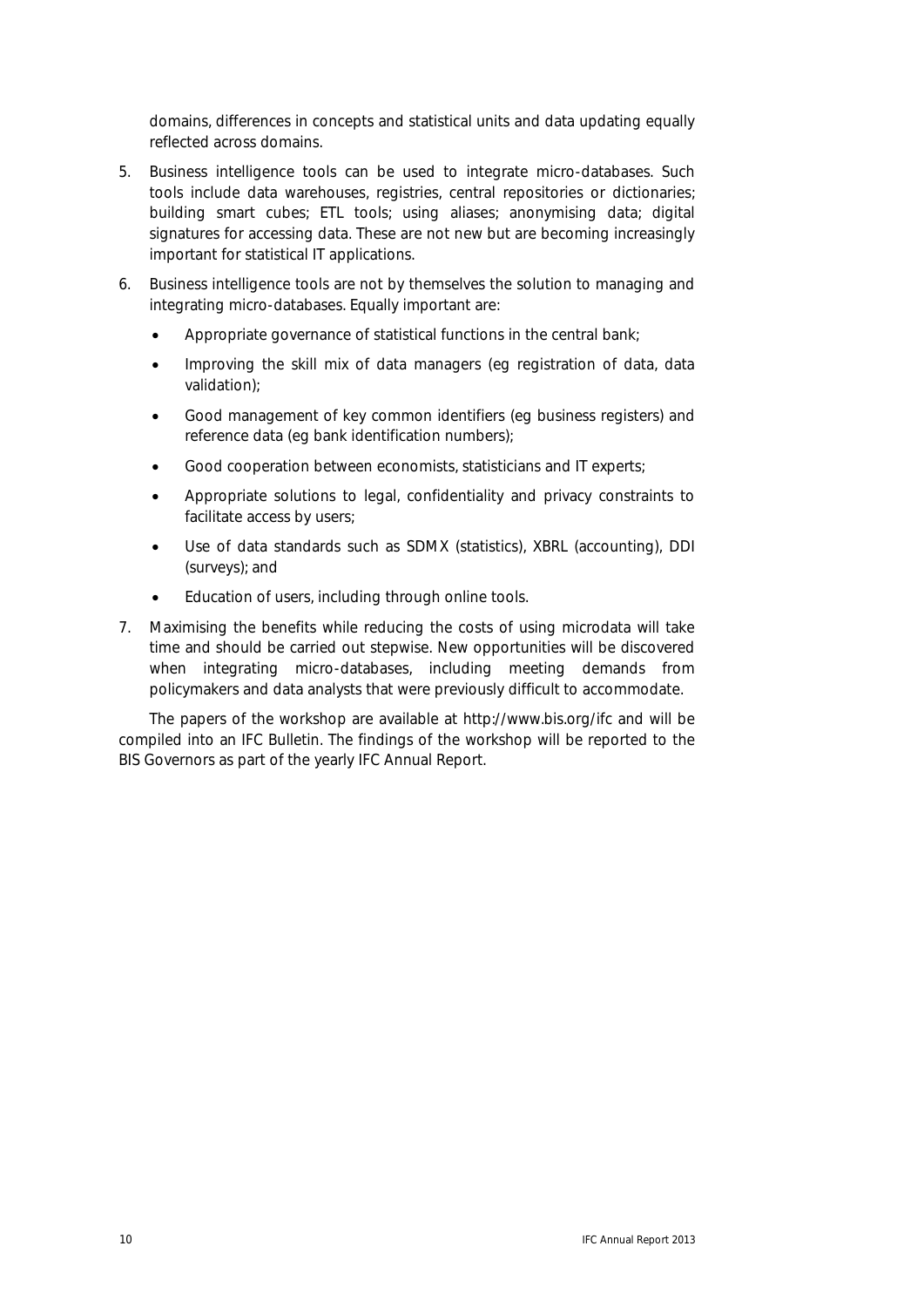### Annex 4

# Summaries of the sessions organised by the IFC at the 59th World Statistics Congress of the International Statistical Institute

On 26–27 August 2013, the IFC organised a total of six sessions at the 59th World Statistics Congress of the International Statistical Institute in Hong Kong. A total of 30 papers were presented and discussed. The sessions were chaired by various current or prospective members of the IFC Executive (or a deputy).

### Methodological and compilation review on bank interest rate statistics (Aurel Schubert, ECB)

Bank interest rate statistics are crucial for monetary policy purposes since important insights can be gained for the analysis of the transmission of the central bank's interest rates to the real economy. Against this background, bank interest rate statistics are commonly collected from reporting agents and compiled by central banks in different regions of the world. The approaches used to collect and sample bank interest rate data (usually those on deposits and loans) are rather homogeneous across regions and mainly consist in a total census or a sampling of the banks within a particular country. However, the coverage varies in terms of the indicators depending on policy needs and actual reporting population (deposittaking institutions or other lenders). In some countries, for instance the United States, market rates are also collected, mainly from commercial sources, to serve as reference or benchmark rates.

Further to extensive work that has been done by the European System of Central Banks (ESCB) to set up and regularly publish a broad set of indicators across euro area countries, it could be useful to define a comparable set of harmonised indicators worldwide. The Bank of Korea, for instance, already publishes rather similar indicators. It is important to have sufficiently granular breakdowns of bank interest rates in order to facilitate in-depth analysis of economic developments in crisis periods or following movements in the official interest rates.

### Measuring real effective exchange rates (Gülbin Şahinbeyoğlu, Central Bank of the Republic of Turkey)

There are various methodologies for assessing relative prices across countries, all of which are sensitive to the choice of country coverage, deflator, and trade weights. Efforts are constantly being made to improve real effective exchange rate measures, for instance by taking account of the effects of transit trade (ECB), more frequent updating of the country weights and utilising more recent directions of trade (Macedonia) and utilising relative price levels instead of price indexes (the Weighted Average Relative Price developed at the Board of Governors of the Federal Reserve System).

Though the real effective exchange rate is a key indicator in international finance, there is, unfortunately, no "one-size-fits-all" definition. The appropriate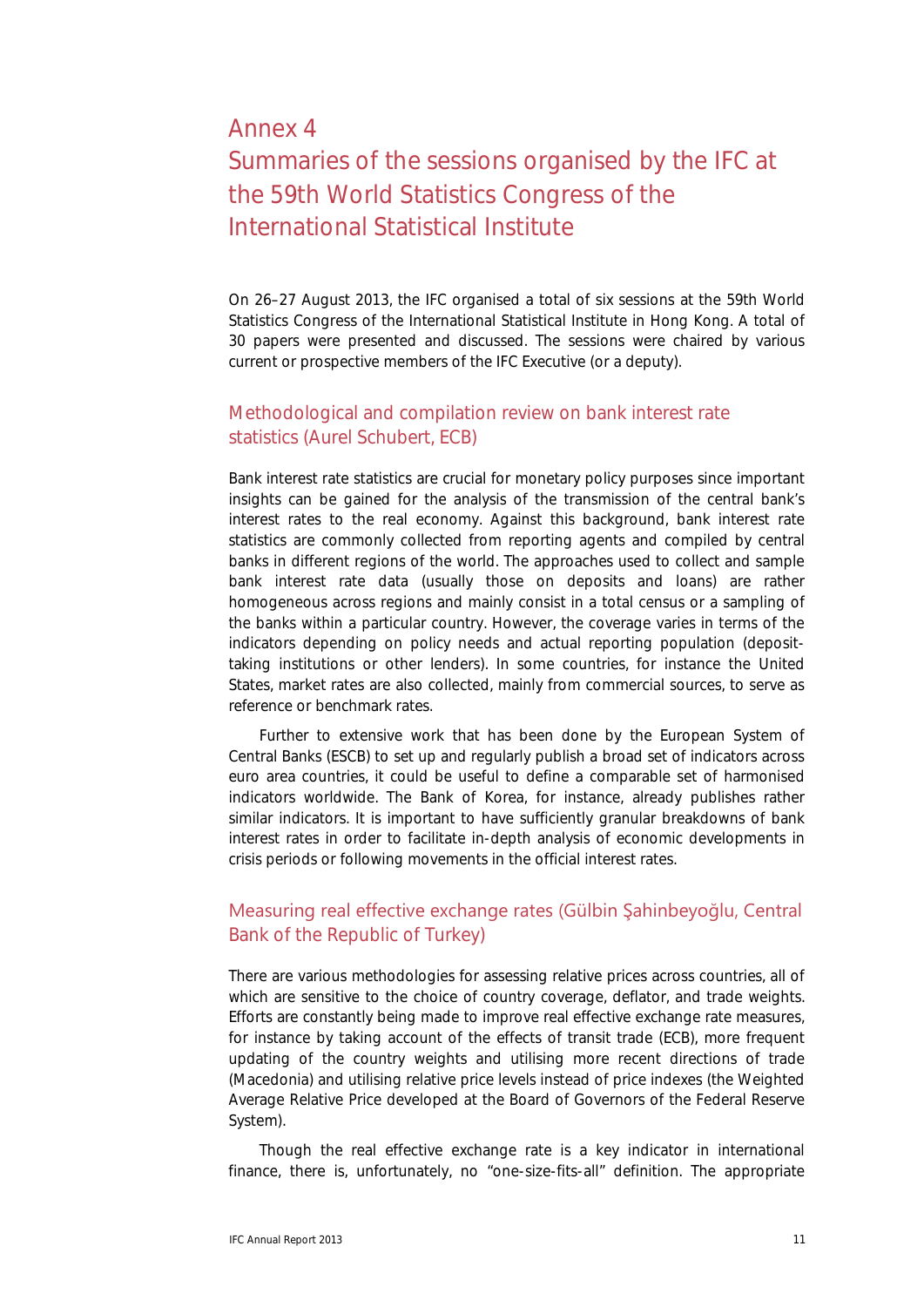definition and calculation of the real effective exchange rate depends heavily on the theoretical model of interest, and calculation is also constrained by data availability. Although there are various data sources that allow alternative measures to be calculated, commonly used indices are often inadequate for the task at hand. Therefore, researchers and policymakers should be ready to generate the effective exchange rate index that is most useful for the problem they want to address. Making the right choice requires a sound knowledge of the detailed data and of the trade-offs that need to be made.

### The use of microeconomic data in compiling macroeconomic statistics (Masahiro Higo, Bank of Japan)

The use of microeconomic data is becoming indispensable to analysts of monetary and financial stability. With respect to the latter, micro data, and their link to macro aggregates, are needed to understand the vulnerabilities of the various sectors and subsectors of the economy to financial shocks (as reflected in their financial transactions and their balance sheets). They are also necessary in order to analyse the impact of financial turmoil and crisis on the macroeconomy. The IFC workshop in Porto in June confirmed that the efficient management and integration of micro data can be facilitated by technical (IT) innovations as well as proper organisational approaches.

Nevertheless, several challenges remain before central bank statisticians and users can exploit the full potential of micro-databases. First, in order to integrate existing databases and facilitate access to users, it is necessary to strengthen the cooperation and governance of the agencies involved, particularly with respect to safeguarding confidential information. Second, as micro data are often very large and unstructured, it is important to develop statistics at higher aggregation levels, such as by segments or by using distribution and correlation measures. Third, it is necessary to integrate quantitative data (eg transactions and stocks of assets and liabilities) with price data in order to understand the decision-making of economic agents. In addition, qualitative information, for instance from surveys, can be used and these can be conducted via the internet at a low cost.

### Measuring domestic and international inflation (Jacques Fournier, Bank of France)

Inflation measurement is crucial for monetary policy as well as for general economic policy. It must therefore be credible, reliable and as timely as possible. However, there is a trade-off between these last two objectives, which statisticians need to carefully balance.

Some methodological issues are challenging. Shifts in consumption behaviour are difficult to capture without overburdening respondents with too frequent surveys. Housing prices have become more important, although knowledge of how to incorporate them in Owner Occupied Housing is still uneven and methods and this area are not sufficiently harmonised. Moreover, the use of hedonic methods to take into account quality changes is demanding and sometimes costly.

In addition to headline inflation, economists often see merits in core inflation measures while recognising that non-core inflation should not be discarded given that possible pass-through effects have to be considered. Moreover, over the past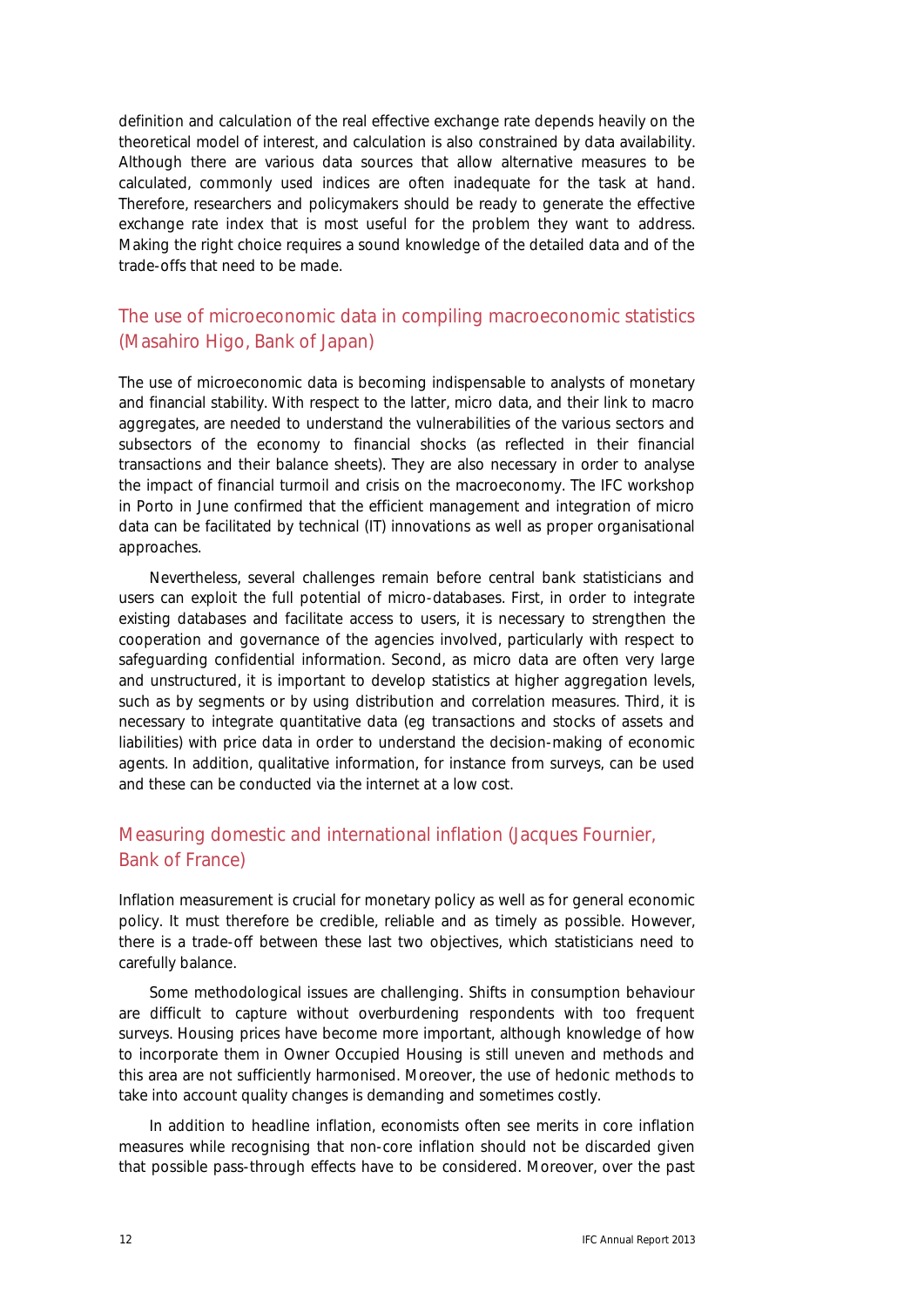years, inflation expectations have taken a more prominent role as they can anticipate current and future inflation. Also, anchoring inflation expectations is typically a central objective of monetary policy. At the same time, the usual measurements of expected inflation do not appear fully satisfactory, partly because some quantitative measurements may not be based entirely on actual trades or on transactions in a liquid market. Finally, commodity prices, spot or forward, may also be an important indicator of inflationary pressures in some countries.

Although the development of official inflation measures dates back to the beginning of the last century, the accurate measurement of a consumer price index remains a major statistical challenge, a "moving target" that will continue to demand a great deal of attention and effort from statisticians.

### Reviewing measures of external debt (Katherine Hennings, Central Bank of Brazil)

The international financial crisis made the linkages between the different economies evident again. For instance, changing liquidity conditions in mature economies affected other parts of the world and manifested themselves in volatile capital flows (first inflows and then sudden reversals). Policymakers needed detailed information, not only about international financial transactions (flows) but also about financial positions (stocks).

The importance of timely, comprehensive, coherent and internationally comparable external debt statistics cannot be underestimated as a tool for identifying the external vulnerabilities of countries at an early stage. This requires clear concepts and detailed breakdowns in terms of currency denomination, original and remaining maturity, sectors, interest rate and payment conditions. Consistency is particularly important when data are collected by different agencies. However, even the standard breakdowns recommended by international statistical standards might not be sufficient. More granular data would allow analysts to refine their work, as illustrated by the use of security-by-security databases in Europe and elsewhere.

Two particular issues were identified. First, the recent trend towards focusing on net positions should not lead to the neglect of gross debt ratios. External debt obligations should be analysed in a multidimensional framework with a view to understanding the underlying dynamics. Second, there may be a need to better record the external positions of special purpose entities (SPEs) that might be hiding the real external indebtedness of economies where such entities are important. Satellite accounts to the external debt statistics could help to shed more light on this.

### Improving measures of capital flows including speculative flows (Hock Chai Toh, Central Bank of Malaysia)

Measuring capital flows has always been a major challenge. It is even more challenging to measure short-term capital flows, particularly speculative flows, which are highly volatile. In view of the increasing magnitude and volatility of capital flows in recent years, the need to monitor capital flows has become more important to policymakers, making it imperative to have in place a robust capital flow surveillance framework. Recognition is growing that this framework should include